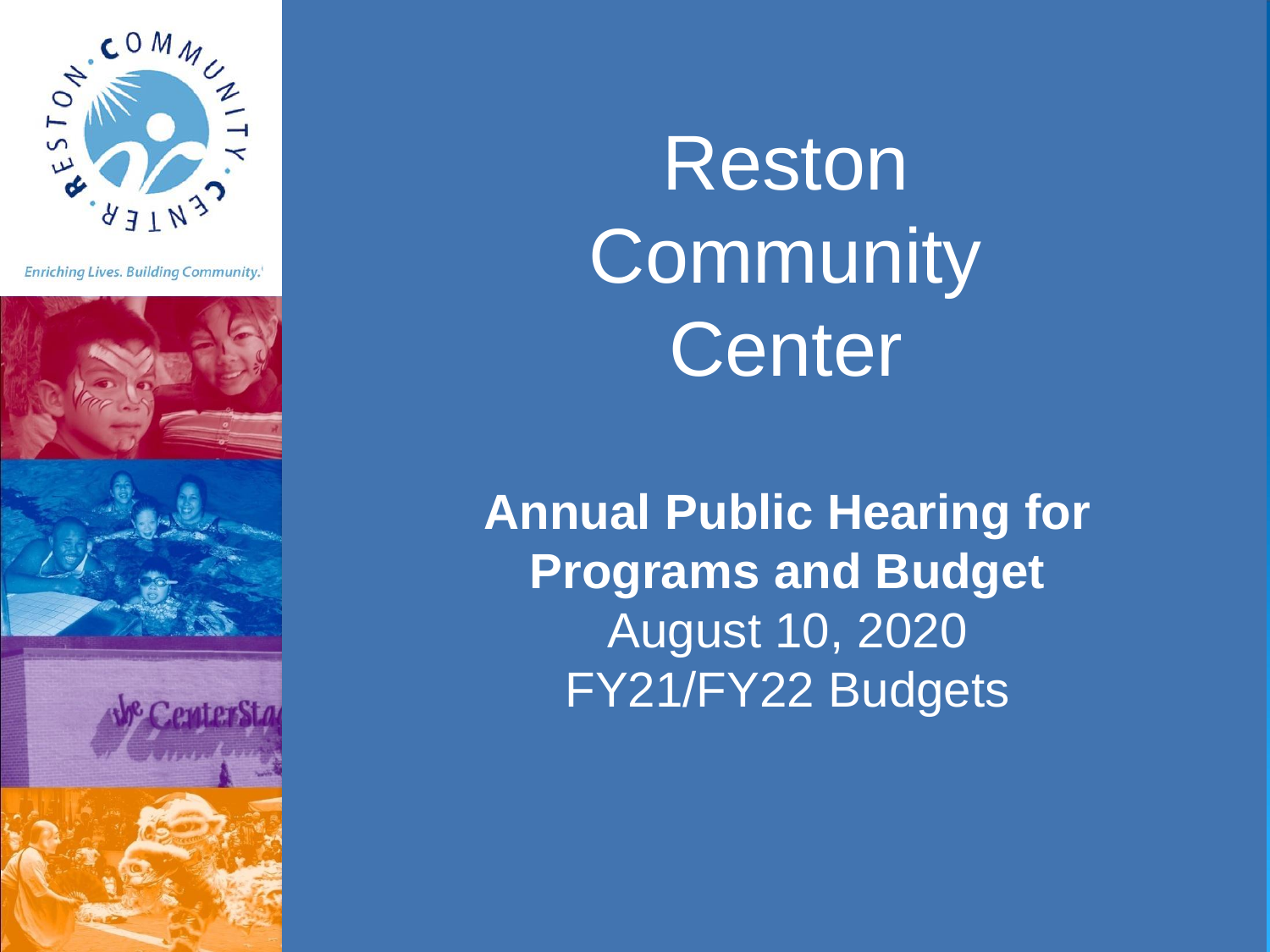## Agenda – August 10

## Annual Public Hearing for Programs and Budget

• Welcome

#### **OUR VISION**

#### *Reston Community Center enriches lives and builds community for all of Reston.*

• Highlights of 2019

– A moment to remember Ivan Cole

- Looking Ahead
- COVID-19 Agency Response
- Overview of Capital Planning & Budgets
	- –Capital Improvement/Maintenance Plan
	- –Budget Performance and Projections
- Public Input
- Board of Governors

Direction to staff for budget development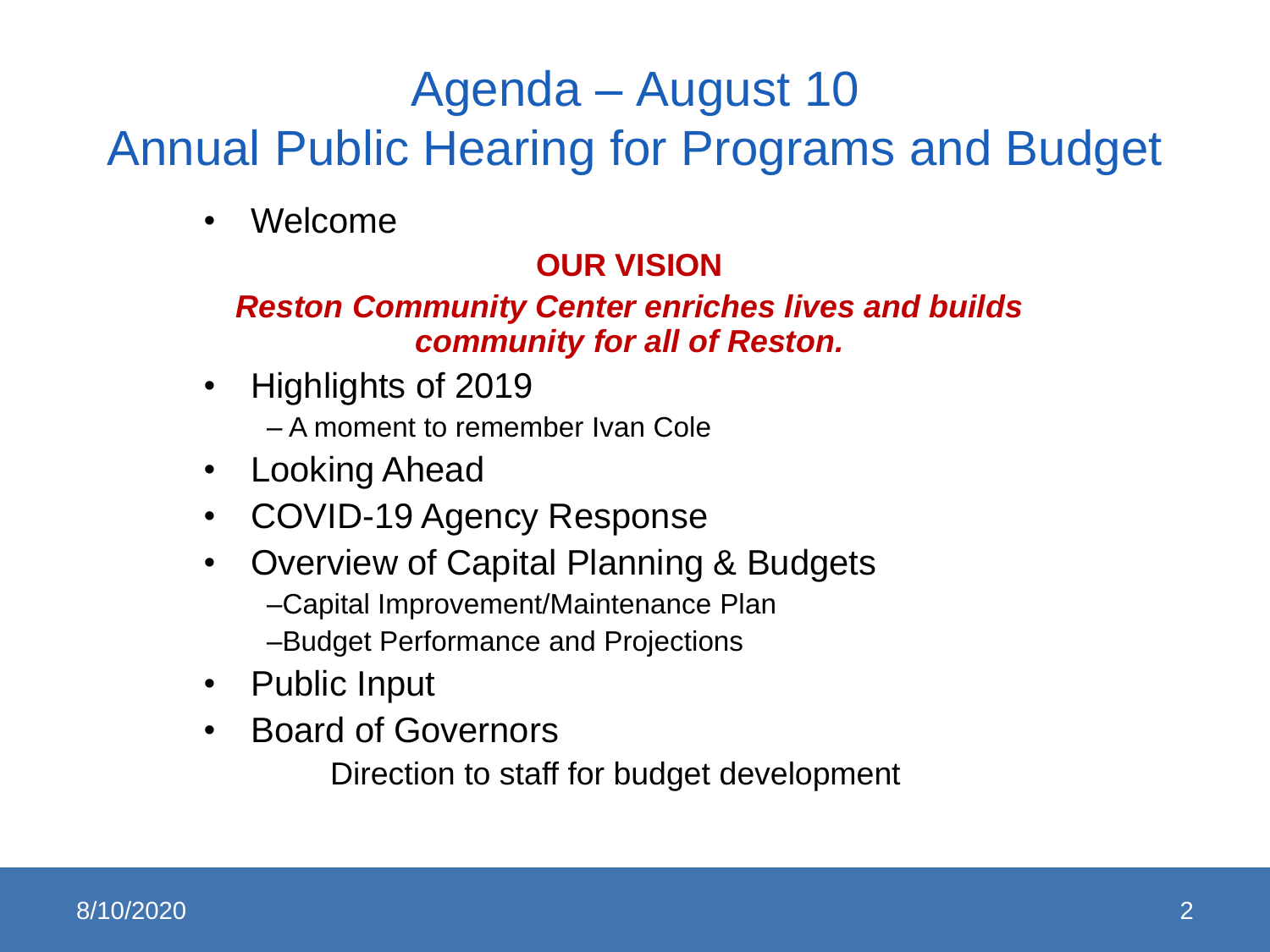# **Highlights**

**Partnerships and collaboration continue to be the foundation of Reston Community Center's success.**

- **46 Partnerships**
- **16 Sponsorships**
- **Community-wide initiatives:** 
	- o **RestON: Reston Opportunity Neighborhood**
	- o **Hunters Woods Neighborhood Coalition**
	- o **Community Conversations on Equity and Social Justice**
	- o **Offsite Programming Throughout Reston**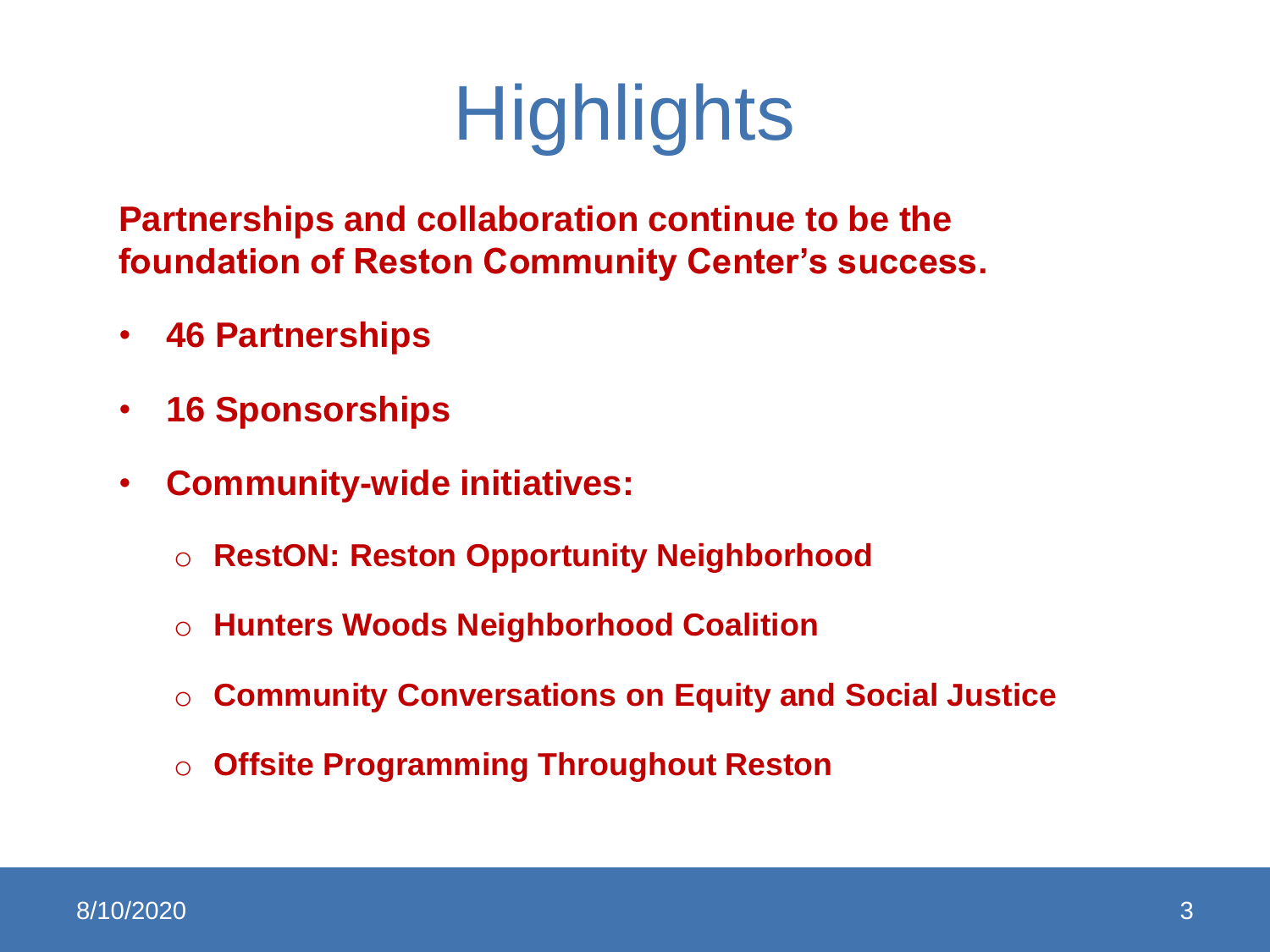# Highlights (cont'd.)

#### **RCC Annual Report – June 2020**

- **Board of Governors – Community Survey Results**
- **Administrative – Launched RCC YouTube; Sustainability Initiatives**
- **Facility Services – Rose Gallery Improvements; Rate Structure**
- **Leisure and Learning – After School, Opportunity Neighborhood (RestON) and Offsite Programming**
- **Aquatics – Reopened January 27**
- **Arts and Events – Expanded Offsite Events;** *Equity Matters*
- **2019 Year in Data**
- **Sponsorships and Community Partners**
- **Volunteers and 2019 Staff Listing**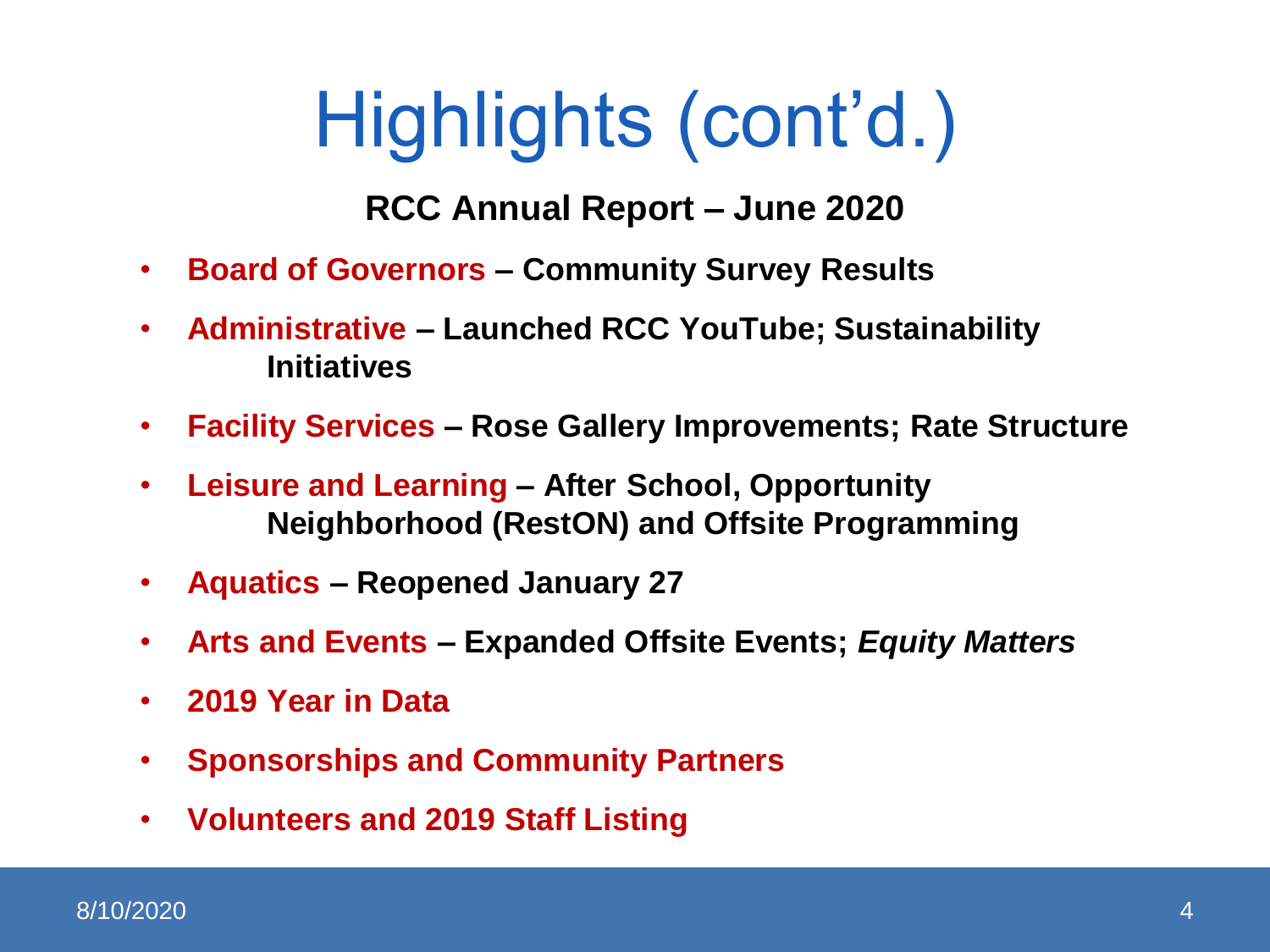# Looking Ahead

**RCC Strategic Planning**

- **Develop next RCC Strategic Plan – reimagine community engagement processes**
- **COVID-19 response (continue through FY22)**
- **CAPRA – October 2020**
- **Continue to move programming closer to Reston's residents and employees; RCC YouTube**
- **Redesign RCC website (include community calendar function)**
- **Aquatics launch of new programming and services**
- **Expand** *Equity Matters* **program portfolio**
- **Continue support to RestON**
- **Consider mission-related community facility requirements**
- **Build community pride and cohesion**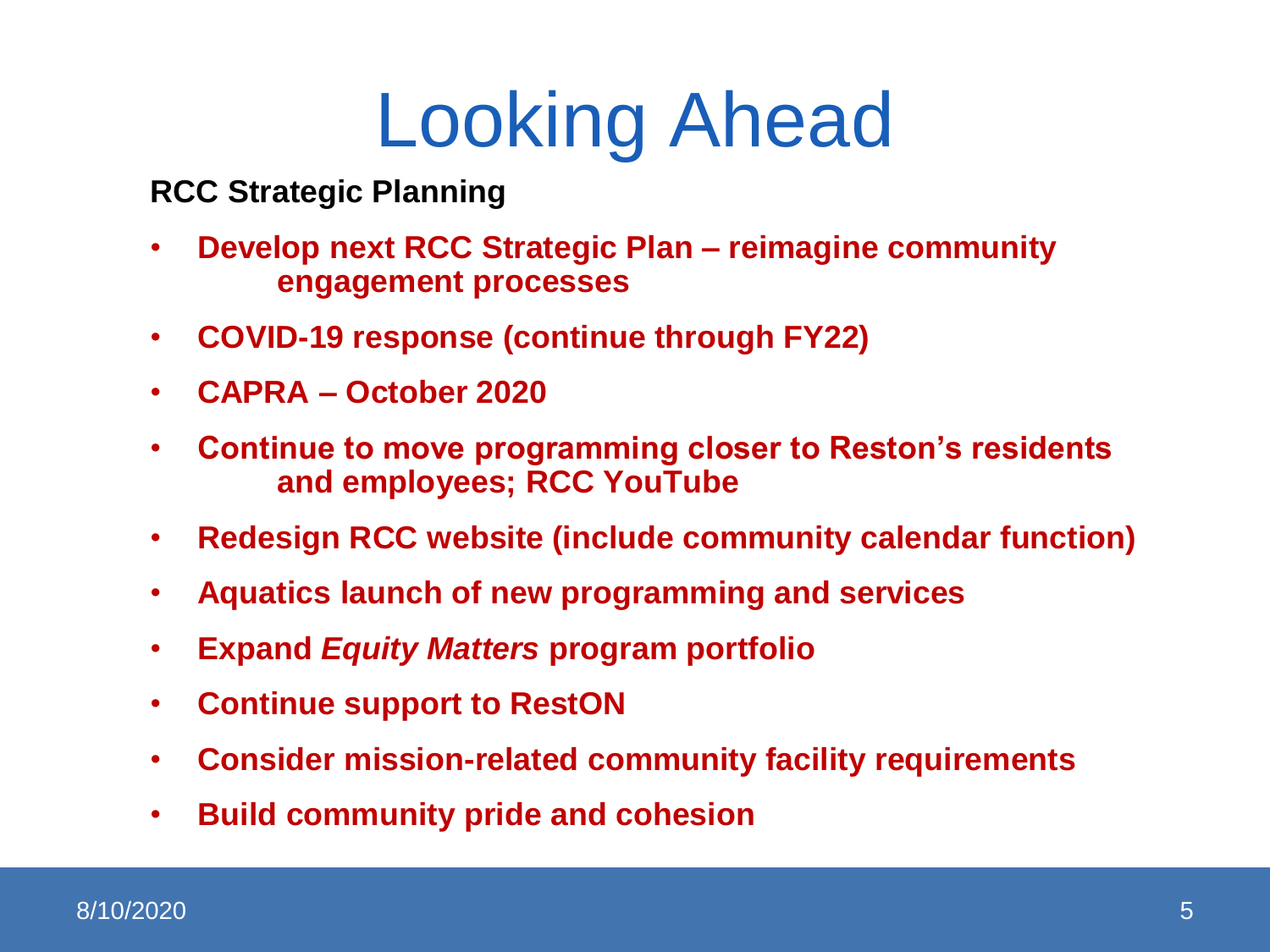# COVID-19 Agency Response

- **March 15, 2020 – Both facilities closed to the public; stay-at-home orders imposed**
- **RCC facilities revamped to support public health**
- **Aquatics renovation punch list completed**
- **Refunds issued to all affected patrons**
- **Summer programming – Designed four times**
- **Launched virtual content – RCC YouTube (classes, concerts)**
- **Preserved employee flexibility; financial resilience**
- **Sustained support to community partners**
- **July 6, 2020 – Facilities reopen with limited programming; Phase 2 guidelines in place**
- **July 30/31, 2020 – Outdoor summer concerts begin at Lake Anne and Reston Station with strict public health guidelines in place**
- **Fall programming – Phase 3 guidelines in place**
- **Monitoring public health needs, all data points and fiscal realities**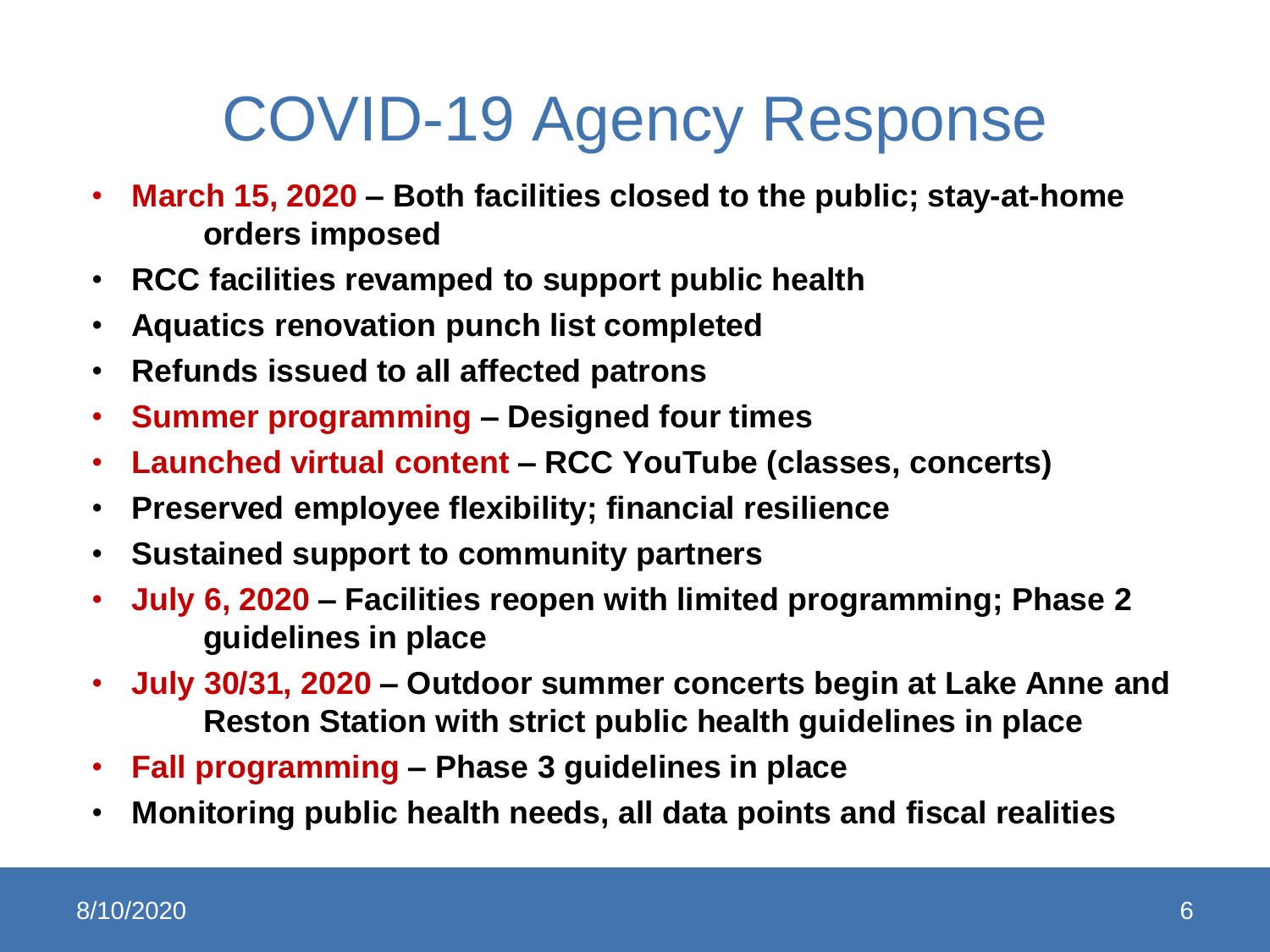# COVID-19 Agency Response

### **Revenue Impact - Refunds**

| <b>REVENUE CATEGORY</b>                                                                                                                                                                                                                                                                                                                                 | <b>REFUNDED</b>                            |
|---------------------------------------------------------------------------------------------------------------------------------------------------------------------------------------------------------------------------------------------------------------------------------------------------------------------------------------------------------|--------------------------------------------|
| Facility Rentals (Meeting Rooms, Community Room, Rose Gallery)                                                                                                                                                                                                                                                                                          | *47,455.70                                 |
| Theatre Tickets (Professional Touring Artist Series)                                                                                                                                                                                                                                                                                                    | 27,715.00                                  |
| Registered enrollment (Arts Ed, Fitness, Youth/Teen, Lifelong Learning)                                                                                                                                                                                                                                                                                 | 109,958.00                                 |
| Registered enrollment (Summer Camps)                                                                                                                                                                                                                                                                                                                    | *233,446.00                                |
|                                                                                                                                                                                                                                                                                                                                                         |                                            |
| *These are revenue amounts that would have been changed to reflect the correct fiscal<br>year assignment; some of the rental payments were for the months through June;<br>others were for rentals taking place later. Similarly, summer camp revenue is assigned<br>to the upcoming fiscal year; the loss will be felt more in the FY21 budget impact. | <b>TOTAL LOST REVENUE:</b><br>\$418,574.70 |

### **Budget Planning Factors FY21/FY22**

- **Apply factor of 80% to projected tax revenue (Feb. 2019 DTA estimate)**
- **Apply factor of 20% to FY19 actual revenue from fees for FY21 projected fee revenue**
- **Apply factor of 50% to FY19 actual revenue from fees for FY22 projected fee revenue**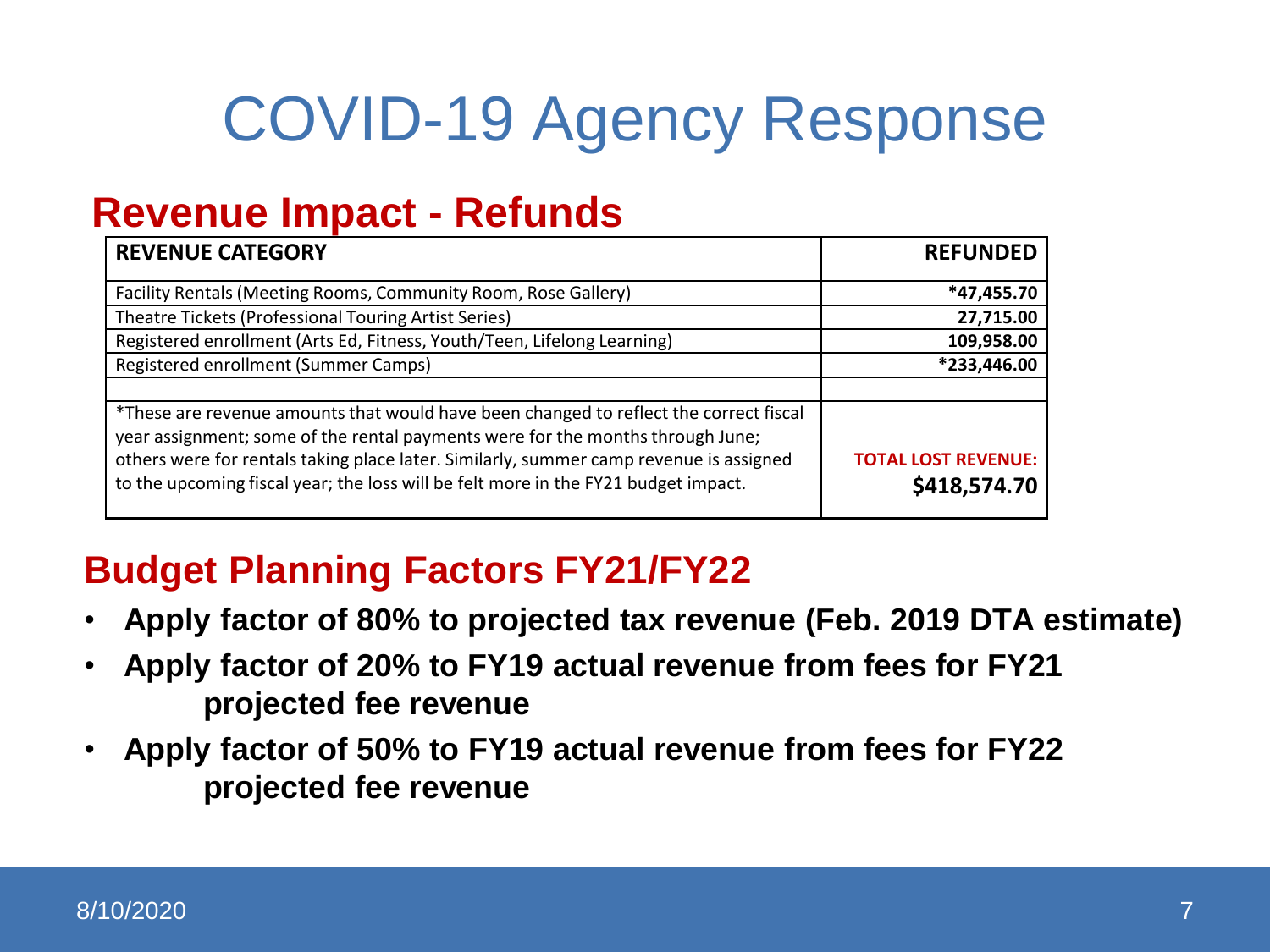## Overview of Capital Planning and Budget Process

- RCC presents a three-year Capital Improvement Plan, Capital Maintenance Plan (CIP/CMP). Project amounts change throughout the three-year cycle based on actual spending, timing, budget revisions. A/E studies may change budgets for specific projects.
- Estimates for both revenue and expenses are made conservatively. Budgets are adjusted periodically. Monitoring monthly for COVID-19 impacts.
- Board programming and financial goals are to:
	- o Provide, improve and expand RCC programming and services.
	- o Maintain and improve RCC facilities.
	- o Assure the broadest possible access to and promote participation in RCC offerings (fee waiver program, offsite offerings).
	- o Establish and manage a budget aligned with community requirements.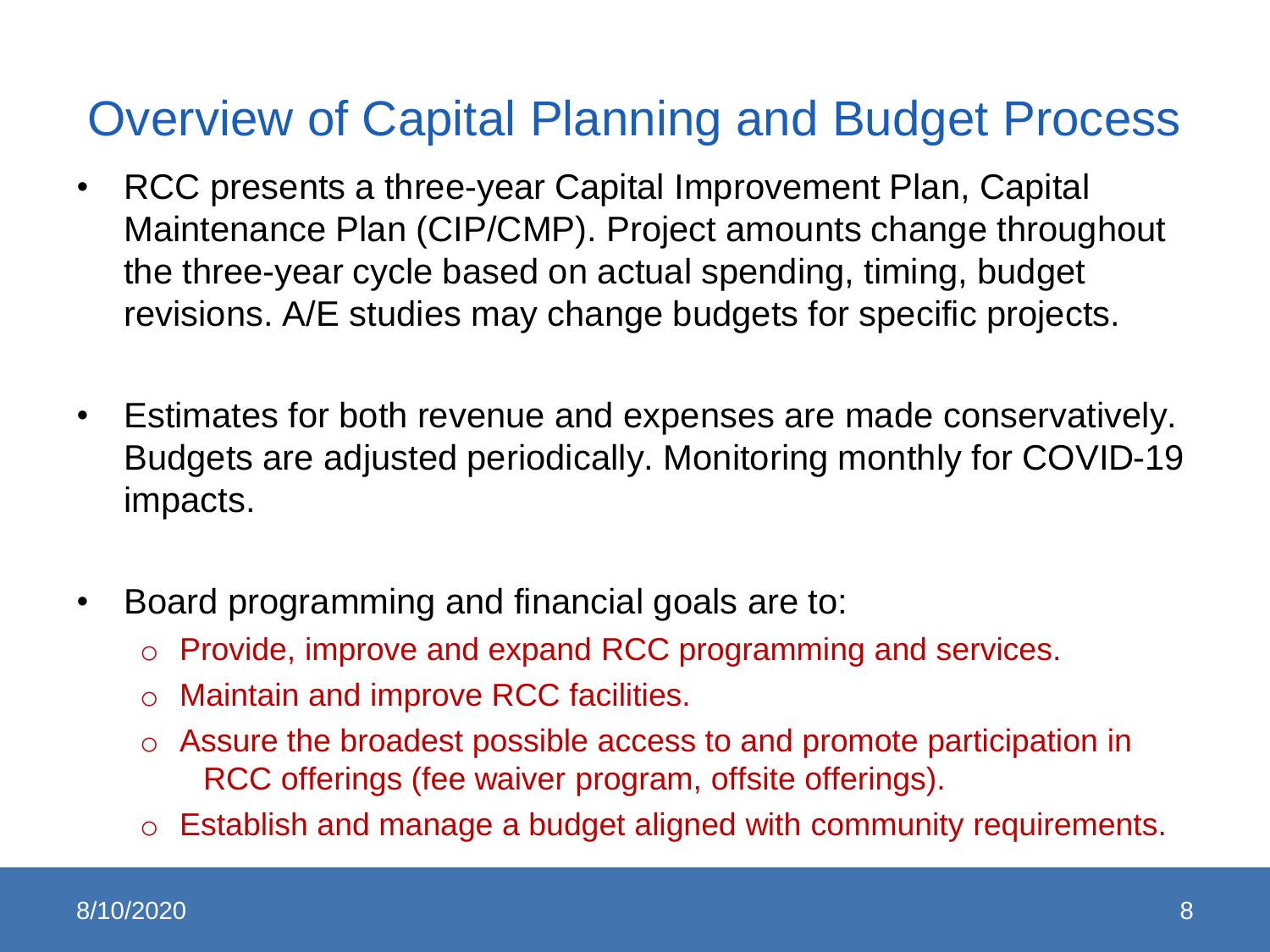| Projects                 | <b>Prior Years</b>    | FY20 Budget          | FY21 Budget           | FY22 Budget |
|--------------------------|-----------------------|----------------------|-----------------------|-------------|
|                          | Complete (Y/N)        |                      |                       |             |
| <b>RCC Hunters Woods</b> |                       |                      |                       |             |
| Backstage RTU and        | N; Pending            | Assigned funding:    | Defer to FY22         | 253,077     |
| Phase 3 Roof             | completion of LED     | 85,000               | Will obtain firm      |             |
| Replacement              | instrumentation and   | 200,000              | estimates closer to   |             |
| combined;                | combined with         | RTU costs reduced by | project execution     |             |
| reallocated funds to     | Phase 3 roof rplcmnt. | 60,000; balance      | date. Current         |             |
| theatre seating          |                       | folded into Phase 3  | funding carried over. |             |
| project.                 |                       | Roof Rplcmnt.        |                       |             |
| HW Carpet Rplcmnt.       | Y; Both floors of the | Total cost of        |                       |             |
|                          | building; remaining   | carpeting:           |                       |             |
|                          | funds (small balance) | 46,297               |                       |             |
|                          | reassigned to roof    |                      |                       |             |
|                          | rplcmnt.              |                      |                       |             |
| HW A/V Upgrade           | Y; Community Rm.      |                      |                       |             |
|                          | Complete; small       |                      |                       |             |
|                          | balance reassigned    |                      |                       |             |
|                          | to roof rplcmnt.      |                      |                       |             |
| <b>HW Room Dividers</b>  |                       |                      | 30,000                |             |
| $(1-4)$                  |                       |                      |                       |             |
| HW A/V (1-4)             |                       |                      | 27,000                |             |
| <b>HW Assistive</b>      |                       |                      | 15,000                |             |
| Listening (1-4)          |                       |                      |                       |             |
| Rear Parking Lot         |                       |                      |                       | 62,000      |
| Resurfacing              |                       |                      |                       |             |
| Security Camera          |                       |                      |                       | 75,000      |
| Rplcmnt.                 |                       |                      |                       |             |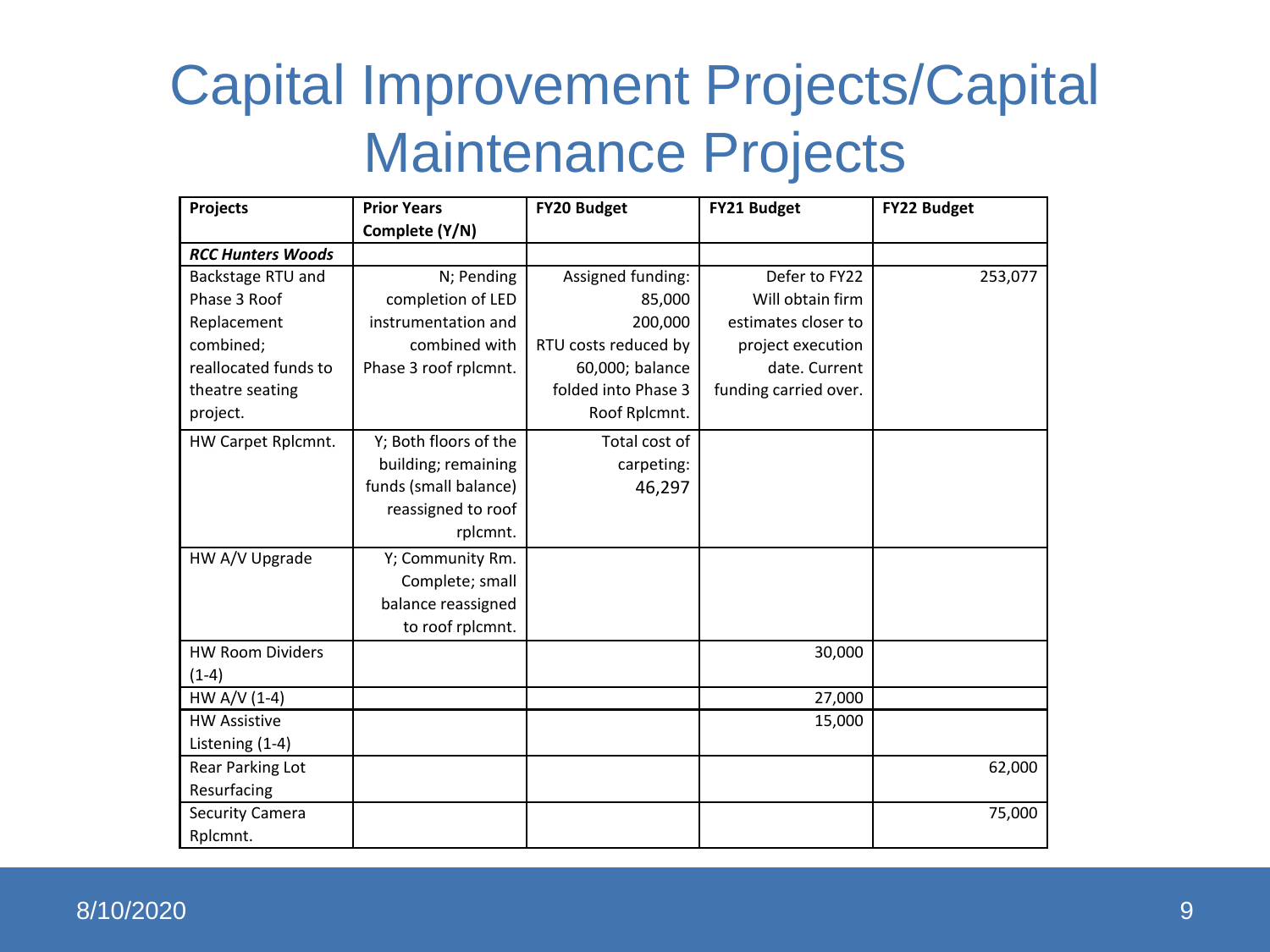| Projects                   | <b>Prior Years Complete</b> | <b>FY20 Budget</b>       | <b>FY21 Budget</b>        | <b>FY22 Budget</b>             |
|----------------------------|-----------------------------|--------------------------|---------------------------|--------------------------------|
|                            | (Y/N)                       |                          |                           |                                |
| <b>Theatre Projects</b>    |                             |                          |                           |                                |
| CenterStage Floor          | Y; Completed in FY20;       | Final work on cement     |                           |                                |
|                            | no balances                 | and apron in FY20; total |                           |                                |
|                            |                             | three-year cost          |                           |                                |
|                            |                             | including all services   |                           |                                |
|                            |                             | 199,148                  |                           |                                |
| A/V & LED Lighting         | Partial; Balances carried   | Multi-phased             | Multi-phased              | <b>Estimated balance costs</b> |
| Rplcmnt.                   | forward                     | purchasing               | purchasing                | pending                        |
| Total spent through        |                             |                          | FY21: 28,454              |                                |
| FY20: 53,534               |                             |                          |                           |                                |
| Projection Screen          | Y; Completed in FY20;       | Total cost:              |                           |                                |
|                            | small balance               | 13,993                   |                           |                                |
|                            | reassigned                  |                          |                           |                                |
| <b>CenterStage Seating</b> |                             | Added Cost of A/E        | 120,000                   |                                |
| Rplcmnt.                   |                             | Services:                | Added cost of cement      |                                |
| Cement work which was      |                             | 26,950                   | work due to installation  |                                |
| not included in original   |                             |                          | of safety lights and      |                                |
| estimates is now           |                             |                          | assistive listening runs: |                                |
| required.                  |                             |                          | Up to 60,000              |                                |
| Architectural and          |                             |                          |                           |                                |
| Engineering new costs      |                             |                          |                           |                                |
| were added in FY20         |                             |                          |                           |                                |
| CenterStage Carpet         |                             |                          | 18,155                    |                                |
| CenterStage Assistive      |                             |                          | 15,000                    |                                |
| Listening                  |                             |                          |                           |                                |
| Rigging Lines Rplcmnt.     |                             |                          |                           | 49,000                         |
| <b>HD Projector</b>        |                             |                          |                           | 9,500                          |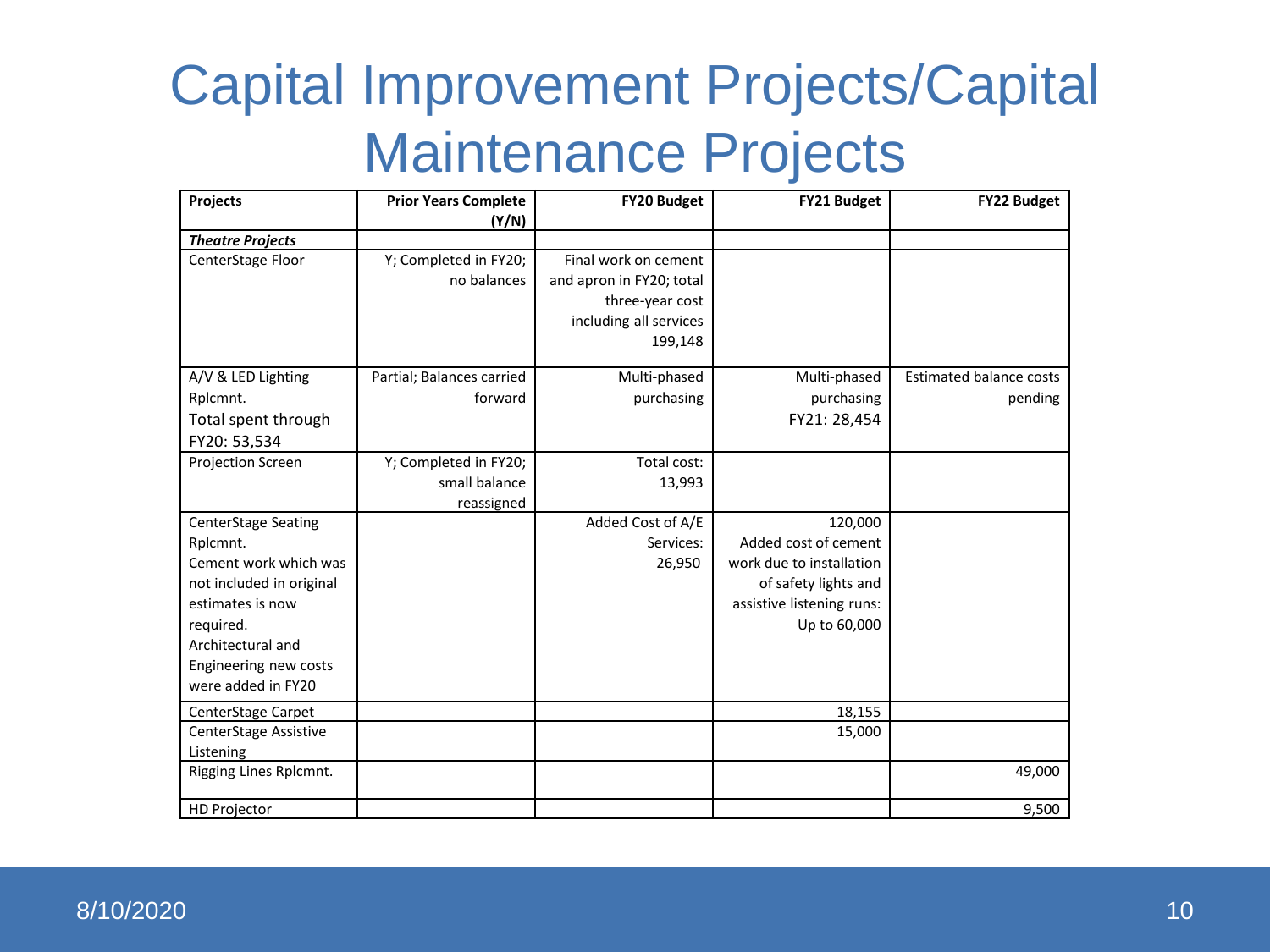| Projects                                    | <b>Prior Years Complete</b><br>(Y/N)                                                                                | FY20 Budget                                        | FY21 Budget | FY22 Budget                                                                                              |
|---------------------------------------------|---------------------------------------------------------------------------------------------------------------------|----------------------------------------------------|-------------|----------------------------------------------------------------------------------------------------------|
| <b>RCC Lake Anne</b>                        |                                                                                                                     |                                                    |             |                                                                                                          |
| Rplcmnt. Gallery<br>Doors; A/V<br>Equipment | Y; Completed in<br>FY20, small balance<br>carried forward                                                           | Total cost of project:<br>39,471                   |             |                                                                                                          |
| Wellness Studio Floor<br>Rplcmnt.           |                                                                                                                     |                                                    | 30,000      |                                                                                                          |
| Oven                                        | Repair avoided<br>rplcmnt; funding will<br>be reassigned                                                            | 11,000 will be<br>reallocated to other<br>projects |             |                                                                                                          |
| Media Color Printer                         |                                                                                                                     |                                                    | 6,000       |                                                                                                          |
| <b>Customer Svc. Desk</b><br>Redesign       | N; Renovation<br>priority shift to<br>restrooms per<br>community survey<br>feedback                                 |                                                    | 50,000      |                                                                                                          |
| <b>Restroom Renovation</b>                  | Adding funds to<br>accomplish restroom<br>renovation combined<br>with reallocation of<br>Cust. Svc. Desk<br>funding |                                                    |             | 15,000<br>(Total that is available<br>to be allocated to<br>redesign/renovation<br>LA projects \$65,000) |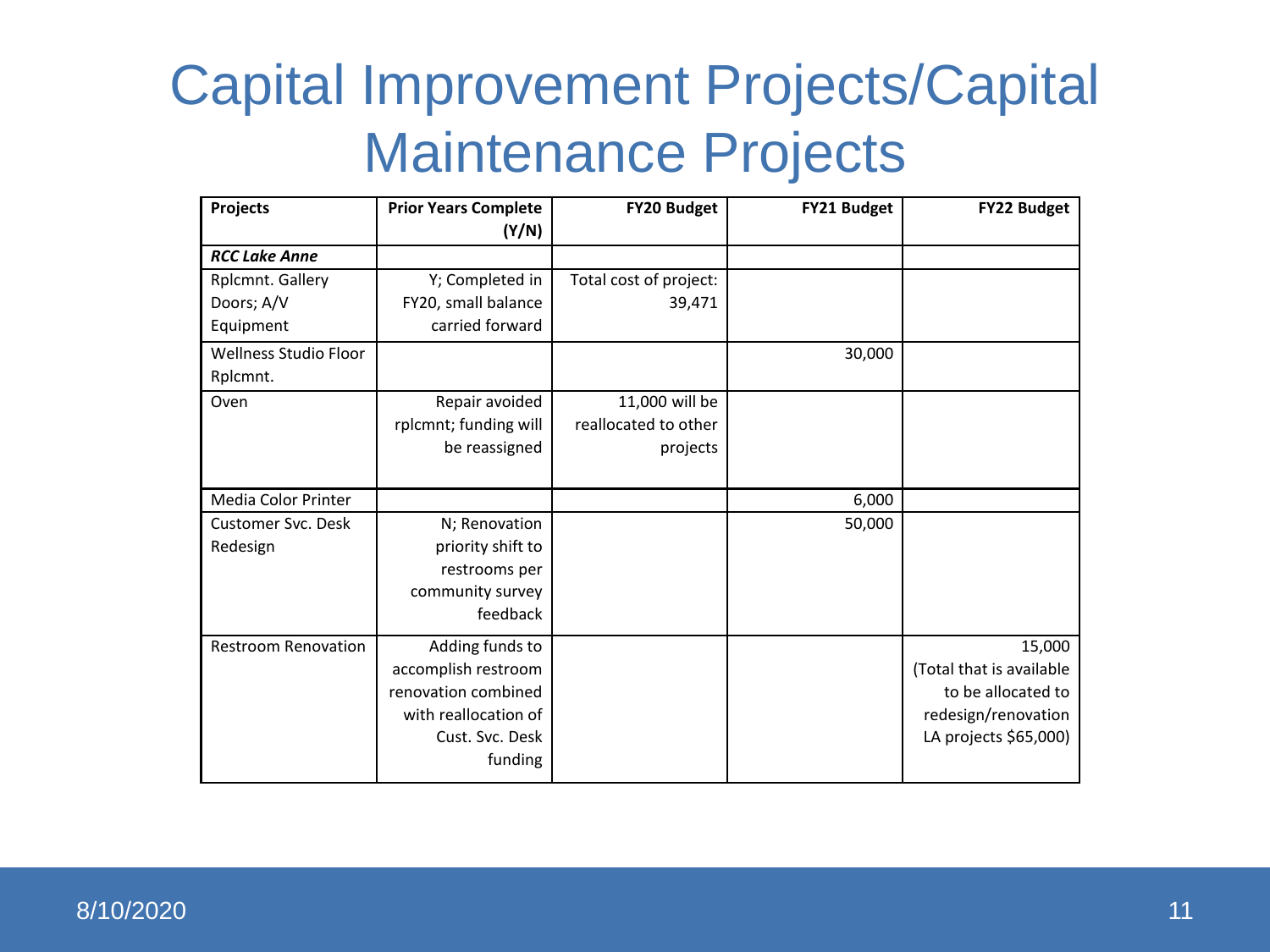| Projects                                                                                                                                                        | <b>Prior Years Complete</b><br>(Y/N)                                                     | FY20 Budget         | FY21 Budget                                                                                                      | FY22 Budget |
|-----------------------------------------------------------------------------------------------------------------------------------------------------------------|------------------------------------------------------------------------------------------|---------------------|------------------------------------------------------------------------------------------------------------------|-------------|
| <b>Aquatics</b>                                                                                                                                                 |                                                                                          |                     |                                                                                                                  |             |
| Pools Renovation                                                                                                                                                | N; Original Budget<br>Amount:<br>\$6,325,480<br>Likely anticipated<br>savings: \$800,000 |                     | Release of funds back<br>to agency balances<br>pending delivery of<br>O/M Manuals;<br><b>Warranties Schedule</b> |             |
| Locker Room                                                                                                                                                     | Y; Done with pools                                                                       | <b>Total Costs:</b> |                                                                                                                  |             |
| Improvements                                                                                                                                                    | project savings                                                                          | 175,874             |                                                                                                                  |             |
| <b>FY21 Carryover</b>                                                                                                                                           |                                                                                          |                     | 1,903,501                                                                                                        |             |
| This amount is the<br>aggregate amount of<br>remaining balances in<br>FY20 (both<br>encumbered and<br>unencumbered) that<br>are assigned to the<br>FY21 budget. |                                                                                          |                     |                                                                                                                  |             |
| <b>Total of new FY22</b><br>Costs                                                                                                                               |                                                                                          |                     |                                                                                                                  | 210,500     |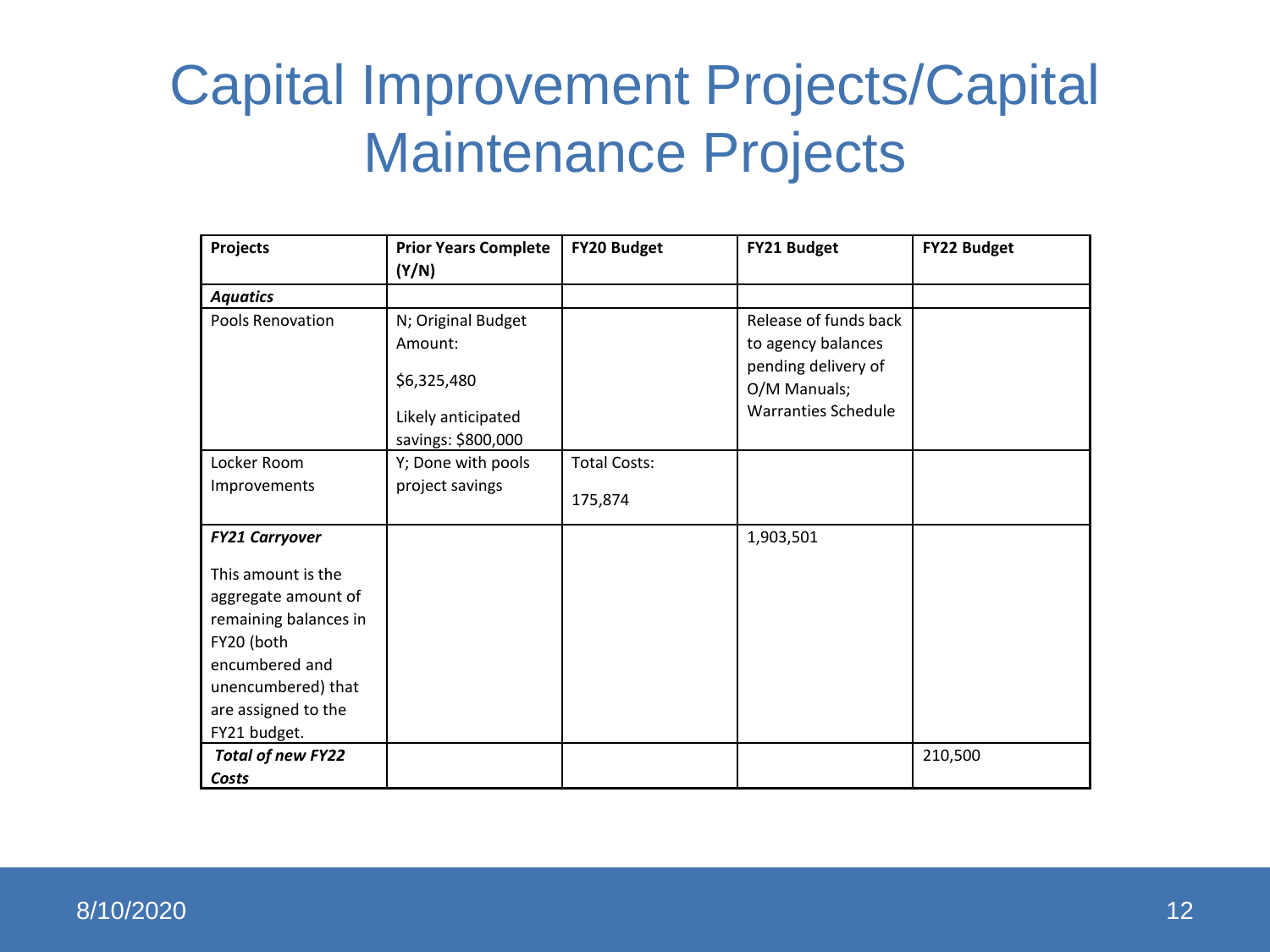# RCC Actual Revenue/Expense History

|                                             | <b>FY2018</b> | <b>FY2019</b> | <b>FY2020</b>   |
|---------------------------------------------|---------------|---------------|-----------------|
| <b>Opening Fund Balance</b>                 | \$6,910,714   | \$7,889,826   | 7,260,589<br>\$ |
| <b>Revenue</b>                              |               |               |                 |
| Revenue                                     | \$8,830,782   | \$9,089,730   | 9,231,324<br>\$ |
| <b>Expenditures</b>                         |               |               |                 |
| Personnel                                   | \$5,026,548   | \$5,081,550   | 5,163,375<br>\$ |
| Operating                                   | \$2,382,752   | \$2,373,821   | \$<br>2,477,776 |
| <b>Sub-Total Expenditures</b>               | \$7,409,300   | \$7,455,371   | 7,641,151<br>\$ |
| Sub-Total Rev. less Non-Cap Exp.            | \$1,421,482   | \$1,634,359   | 1,590,173<br>\$ |
| <b>Capital Projects</b>                     | 442,370<br>\$ | \$2,263,596   | \$3,252,465     |
| <b>Total Expenditures</b>                   | \$7,851,670   | \$9,718,967   | \$10,893,616    |
| <b>Revenue less Expenditures</b>            | 979,112<br>\$ | \$ (629, 237) | \$(1,662,292)   |
| <b>Ending Fund Balance</b>                  | \$7,889,826   | \$7,260,589   | 5,598,297<br>S. |
| <b>Reserves</b>                             |               |               |                 |
| <b>Capital Project Reserve</b>              | \$3,000,000   | \$3,000,000   | 3,500,000<br>\$ |
| Maintenance Reserve (12% of # Est. Revenue) | \$1,059,694   | \$1,090,768   | 1,107,758<br>\$ |
| Feasibility Study (2% of # Est. Revenue)    | 176,616<br>\$ | 181,795<br>\$ | \$<br>184,626   |
| Economic and Program Contingency            | \$3,653,516   | \$2,988,026   | \$<br>805,913   |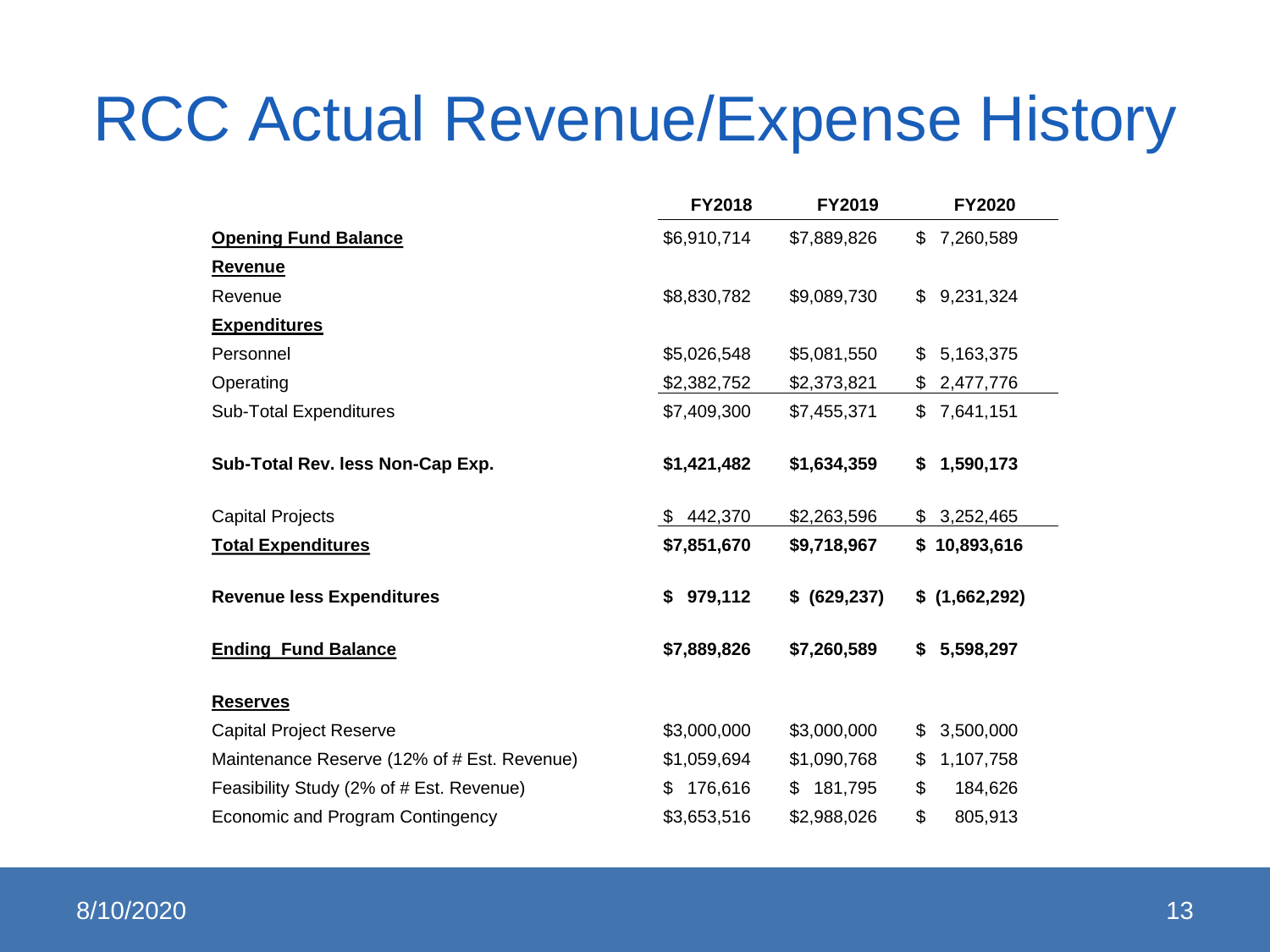### FY21/FY22 Approach – Includes Carryover

#### **Estimated FY21/FY22 Budgets**

|                                              |              | <b>FY21</b><br><b>Agency</b><br><b>FY 21</b> |               | <b>FY22</b><br><b>Proposed</b> |  |
|----------------------------------------------|--------------|----------------------------------------------|---------------|--------------------------------|--|
|                                              | FY 20 Actual | <b>Adopted</b>                               | <b>Target</b> |                                |  |
| <b>Revenue</b>                               |              |                                              |               |                                |  |
| Revenue                                      | 9,231,336    | 9,803,531                                    | 7,025,613     | 7,332,200                      |  |
| <b>Expenditures</b>                          |              |                                              |               |                                |  |
| Personnel                                    | 5,163,375    | 6,166,288                                    | 5,081,550     | 5,304,075                      |  |
| Operating                                    | 2,477,776    | 3,216,479                                    | 2,373,821     | 2,500,000                      |  |
| FY22 Oper Exp prog/Svcs Expansion            |              |                                              |               | 300,000                        |  |
| Sub-Total Non-Capital Exp                    | 7,641,151    | 9,382,767                                    | 7,455,371     | 8,104,075                      |  |
| <b>Revenue less Expenditures</b>             | 1,590,185    | 420,764                                      | $-429,758$    | $-771,875$                     |  |
| <b>Capital Projects &amp; Equipment</b>      |              |                                              |               |                                |  |
| Non-Aquatics                                 | 3,252,465    | 308,000                                      | 726,835       | 210,500                        |  |
| Aquatics                                     |              |                                              | 1,176,666     | 0                              |  |
| <b>Total Capital Projects</b>                | 3,252,465    | 308,000                                      | 1,903,501     | 210,500                        |  |
| <b>Reserves</b>                              |              |                                              |               |                                |  |
| Aquatics Project Reno Savings Return to Fund |              |                                              | 800,000       |                                |  |
| <b>Capital Project Reserve</b>               | 3,500,000    | 2,743,076                                    | 2,281,464     | 2,056,167                      |  |
| Maintenance Reserve (12% of # Est. Revenue)  | 1,107,758    | 1,176,424                                    | 843,074       | 879,864                        |  |
| Feasibility Study (2% of # Est. Revenue)     | 184,626      | 196,071                                      | 140,512       | 146,644                        |  |
| Economic and Program Contingency             | 805,925      | 0                                            | 0             | $\Omega$                       |  |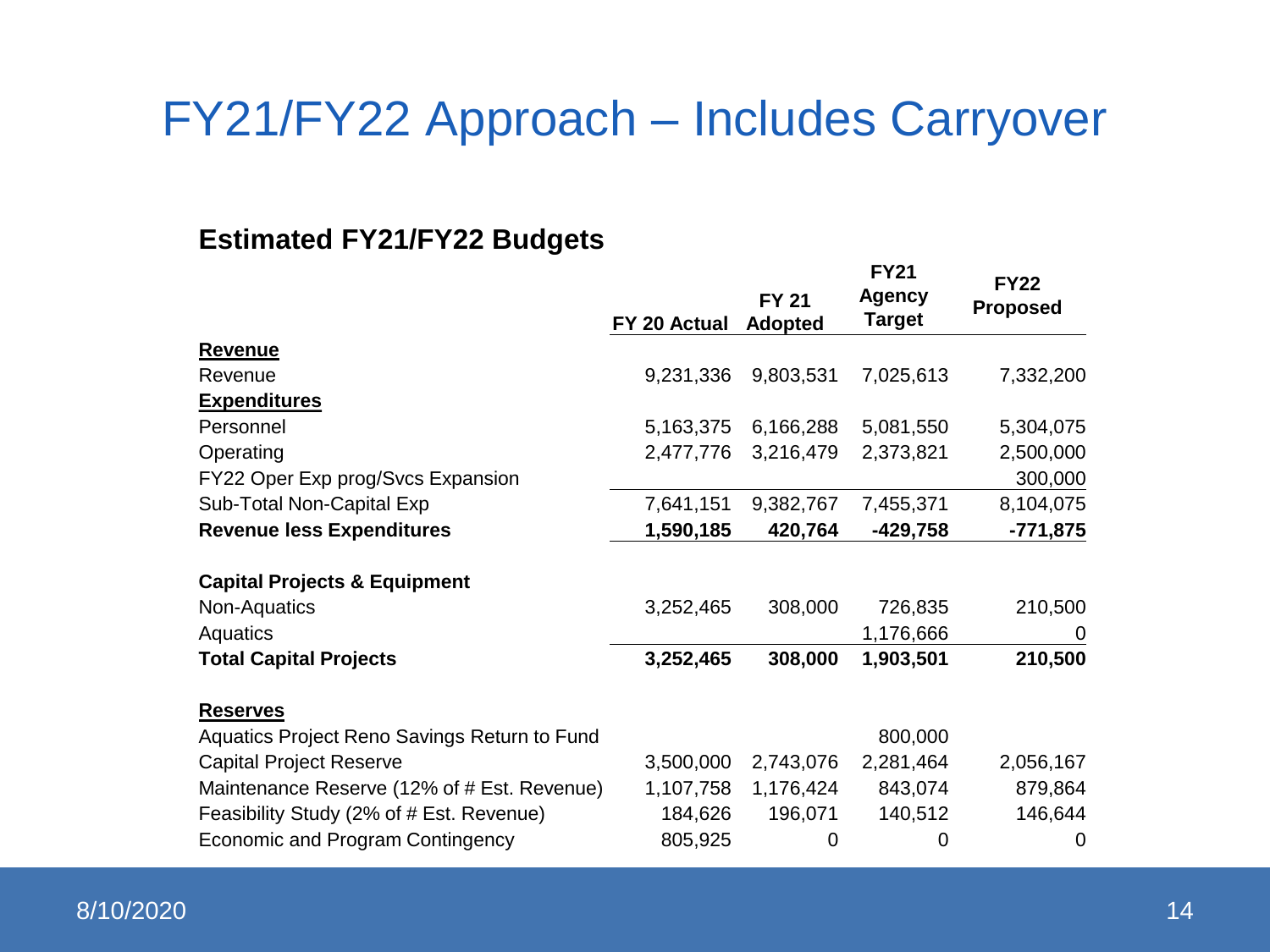# Prior Year Actuals: FY19/20 & FY21/22 Fund Statement Estimates

| <b>FUND STATEMENT</b>                            | <b>FY19</b><br><b>Actual</b> | <b>FY20</b><br><b>Actual</b> | <b>FY21</b><br><b>Revised</b><br>(Loaded in<br><b>FOCUS)</b> | <b>FY21</b><br>Internal<br><b>Target</b> | <b>FY22 Proposed</b> |
|--------------------------------------------------|------------------------------|------------------------------|--------------------------------------------------------------|------------------------------------------|----------------------|
|                                                  |                              |                              |                                                              |                                          |                      |
| <b>Estimated Beginning Balance</b>               | 7,889,826                    | 7,260,589                    | 5,598,309                                                    | 5,598,309                                | 4,065,050            |
| Revenue:                                         |                              |                              |                                                              |                                          |                      |
| Taxes                                            | 7,911,437                    | 8,459,975                    | 8,505,019                                                    | 6,804,015                                | 6,804,015            |
| Interest                                         | 150,354                      | 101,380                      | 15,870                                                       | 15,870                                   | 15,870               |
| Vending                                          | 1.002                        | 716                          | 1.600                                                        | 1.002                                    | 500                  |
| Aquatics                                         | 107,888                      | 28,289                       | 350,008                                                      |                                          |                      |
| L&L                                              | 359,634                      | 261,265                      | 397,040                                                      |                                          |                      |
| Rental                                           | 205,023                      | 133,612                      | 173,000                                                      |                                          |                      |
| Arts and Events                                  | 351,084                      | 240,361                      | 360,994                                                      |                                          |                      |
| Miscellaneous                                    | 3,308                        | 5,739                        |                                                              |                                          |                      |
| Program Revenue FY21/22 Estimates                |                              |                              |                                                              | 204,726                                  | 511,815              |
| Total Revenue                                    | 9,089,730                    | 9,231,337                    | 9,803,531                                                    | 7,025,613                                | 7,332,200            |
| Total Available                                  | 16,979,556                   | 16,491,926                   | 15,401,840                                                   | 12,623,922                               | 11,397,250           |
| Expenditures:                                    |                              |                              |                                                              |                                          |                      |
| <b>Personnel Services</b>                        | 5,081,550                    | 5,163,375                    | 6,166,288                                                    | 5,081,550                                | 5,304,075            |
| <b>Operating Expenses</b>                        | 2,373,821                    | 2,477,777                    | 3,216,479                                                    | 2,373,821                                | 2,500,000            |
| <b>Subtotal Personnel &amp; Operating</b>        | 7,455,371                    | 7,641,152                    | 9,382,767                                                    | 7,455,371                                | 7,804,075            |
| Revenue less Expenses excluding capital projects | 1,634,359                    | 1,590,185                    | 420,764                                                      | $-429,758$                               | $-471,875$           |
| Capital Projects & Equipment Including Carryover | 2.263.596                    | 3,252,465                    | 1,903,502                                                    | 1,903,501                                | 210,500              |
| <b>Total Capital Projects</b>                    | 2,263,596                    | 3,252,465                    | 1,903,502                                                    | 1,903,501                                | 210,500              |
| <b>Total Disbursements</b>                       | 9,718,967                    | 10,893,617                   | 11,286,269                                                   | 9,358,872                                | 8,014,575            |
| Aquatics Project Reno Savings Return to Fund     |                              |                              |                                                              | 800,000                                  |                      |
| FY22 Oper Exp prog/Svcs Expansion                |                              |                              |                                                              |                                          | 300,000              |
| <b>Ending Balance</b>                            | 7,260,589                    | 5,598,309                    | 4,115,571                                                    | 4,065,050                                | 3,082,675            |
| Capital Project Reserve (3.5 mln)                | 3,500,000                    | 3.500.000                    | 2,743,077                                                    | 3,081,464                                | 2,056,167            |
| Maintenance Reserve 12% of curr revenue          | 1.090.768                    | 1,107,760                    | 1,176,424                                                    | 843.074                                  | 879,864              |
| Feasibility Study Reserve 2%                     | 181.795                      | 184,627                      | 196,071                                                      | 140.512                                  | 146,644              |
| Economic and Program Contingency                 | 2,488,027                    | 805,922                      |                                                              |                                          | 0                    |
| <b>Unreserved Balance</b>                        |                              | $\mathbf{0}$                 |                                                              |                                          | O                    |